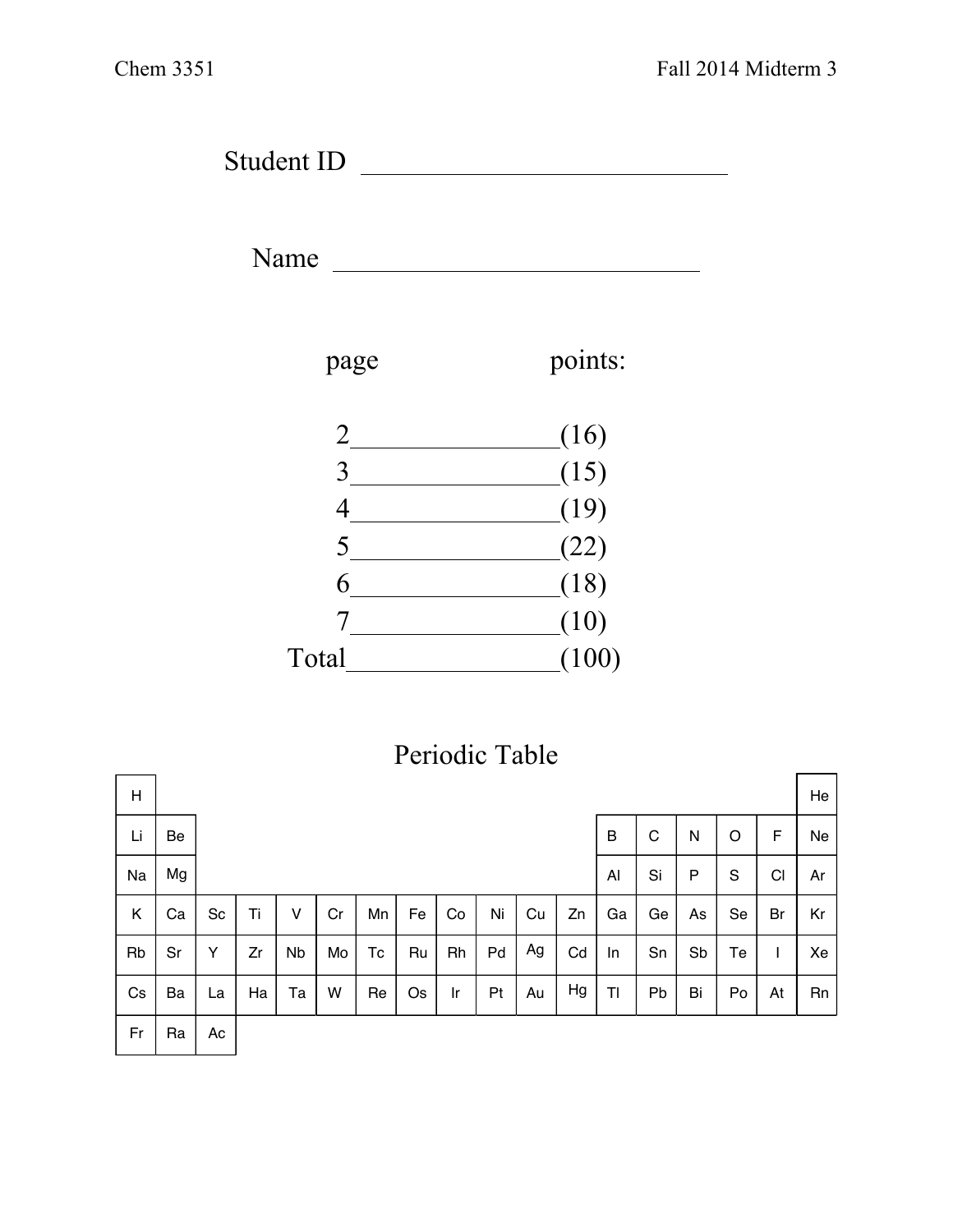- 1. Draw the structure of the following compounds (6 pts).
	- A) 2-ethoxy-5-methylhexane
	- B) 2,3-pentanediol
	- C) 2-ethyl-3-methyloxirane
- 2. Indicate whether each of the following transformations is an oxidation, a reduction, or neither (10 pts).

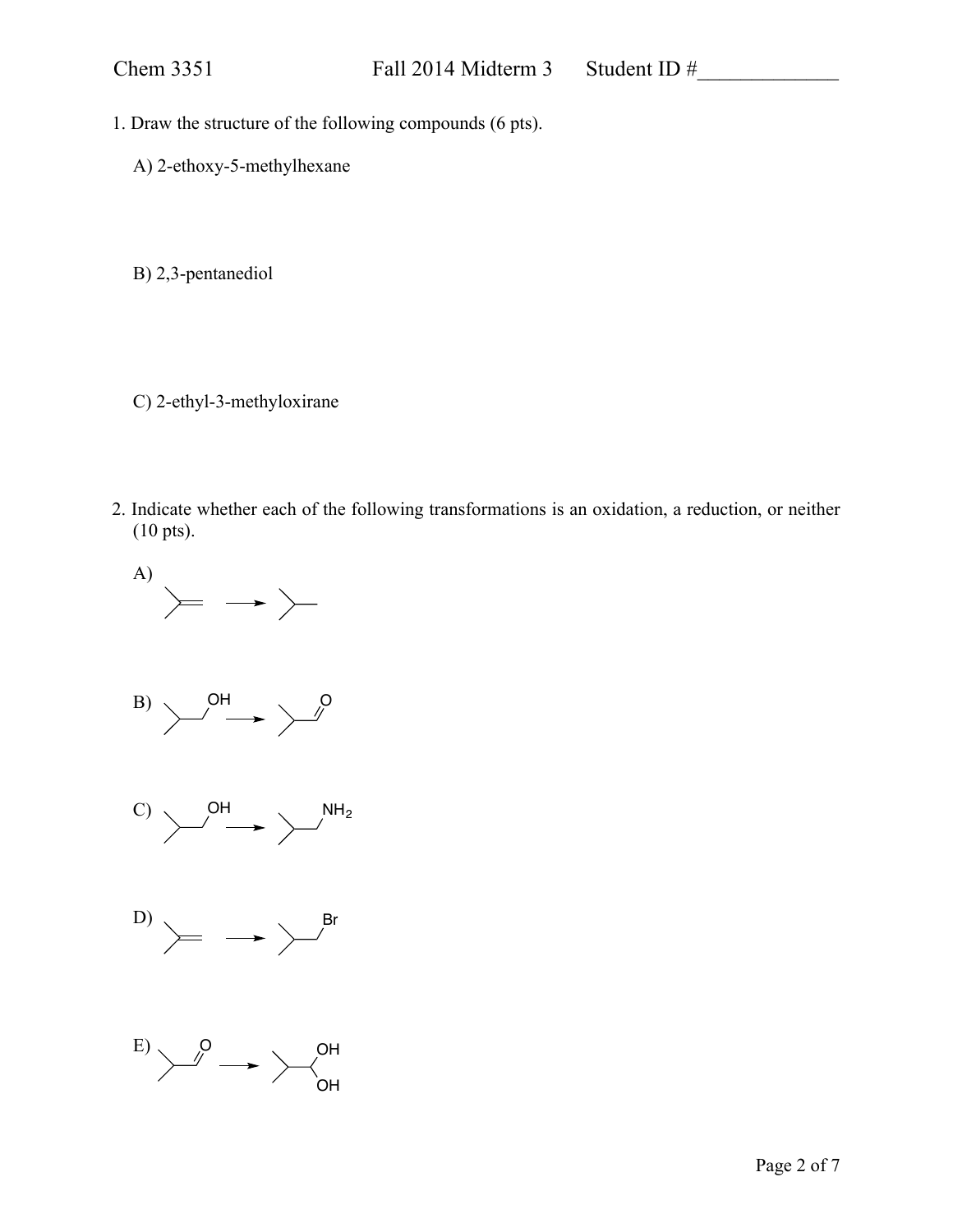3. Arrange the following alcohols in order of increasing acidity in aqueous solution (3 pts).

 $(CH<sub>3</sub>)<sub>3</sub>COH$   $CH<sub>3</sub>CH<sub>2</sub>OH$   $CH<sub>3</sub>OH$   $(CH<sub>3</sub>)<sub>2</sub>CHOH$ 

4. Draw a dashed line indicating the hydrogen bond between the following pair of molecules. Identify the hydrogen bond donor and acceptor (6 points).



5. Which of the following is the most stable carbocation (3 pts)?



6. Rank the following electrophiles in order of increasing reactivity in an  $S_N2$  reaction (6 pts)?

A)  $\mathsf{CH}_3\mathsf{CH}_2\mathsf{CH}_2\mathsf{Cl}$   $\mathsf{CH}_3\mathsf{CH}_2\mathsf{CH}_2\mathsf{H}_2$  (CH $_3$ ) $_2$ CHCl  $\mathsf{CH}_3\mathsf{CH}_2\mathsf{CH}_2\mathsf{Br}$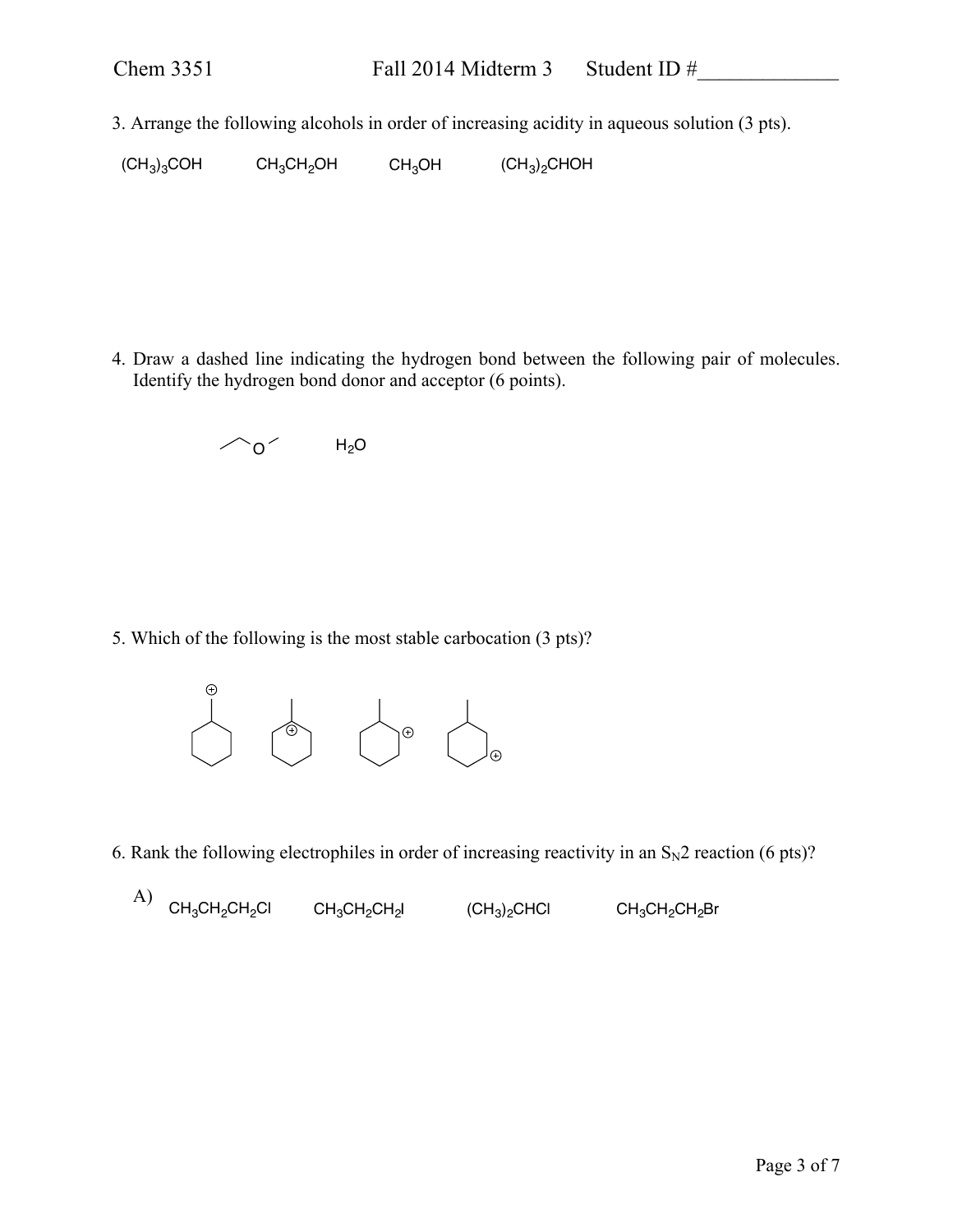B)  $CH_3CH_2CH_2OMs$   $CH_3CH_2CH_2OH$   $(CH_3)_2CHOMs$   $CH_3CH_2CH_2OH$ 



7. Provide the missing reagents and products for the following reactions (30 pts).

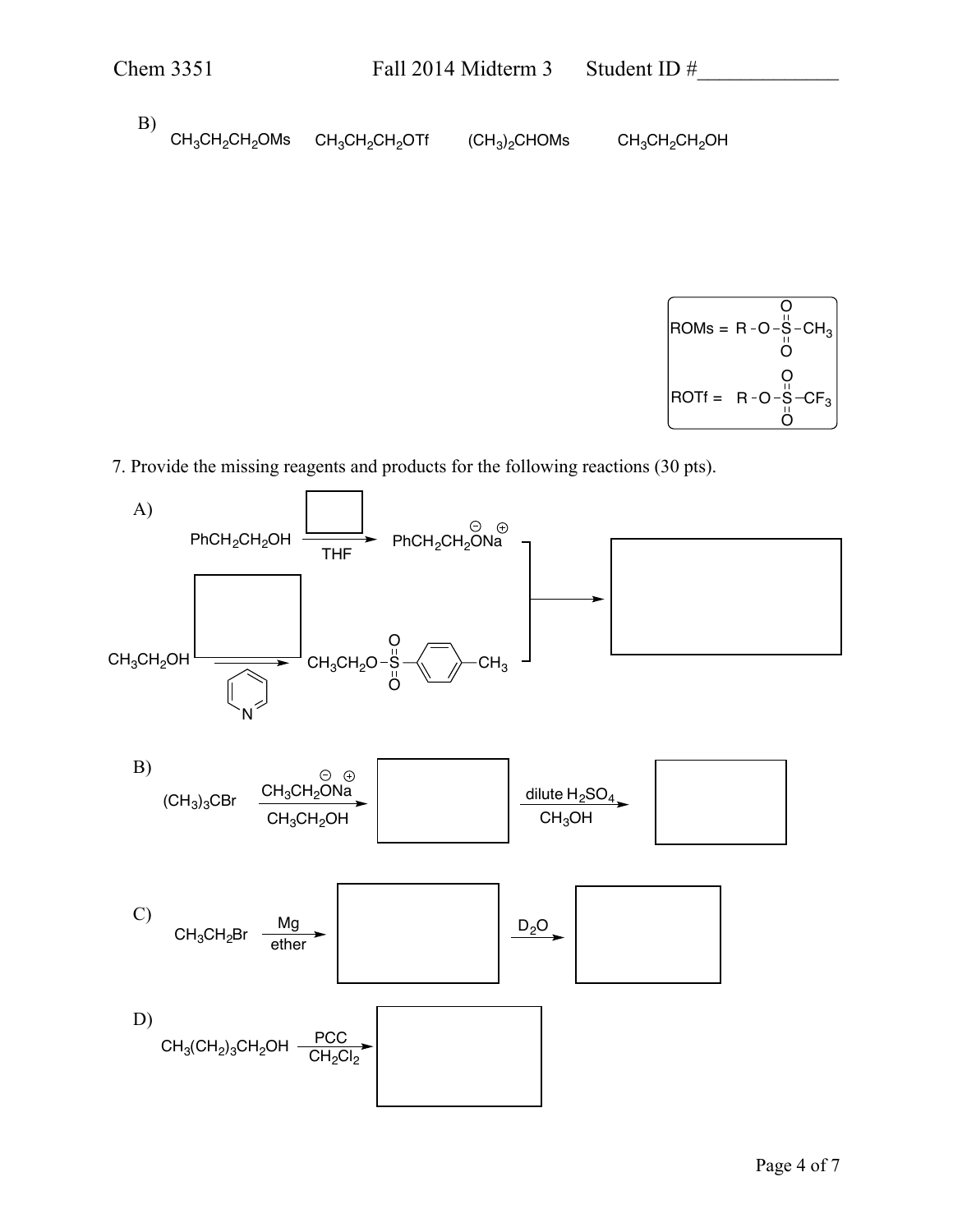

8. Complete the syntheses shown below. Each synthesis may involve a sequence of several reactions (16 pts). O

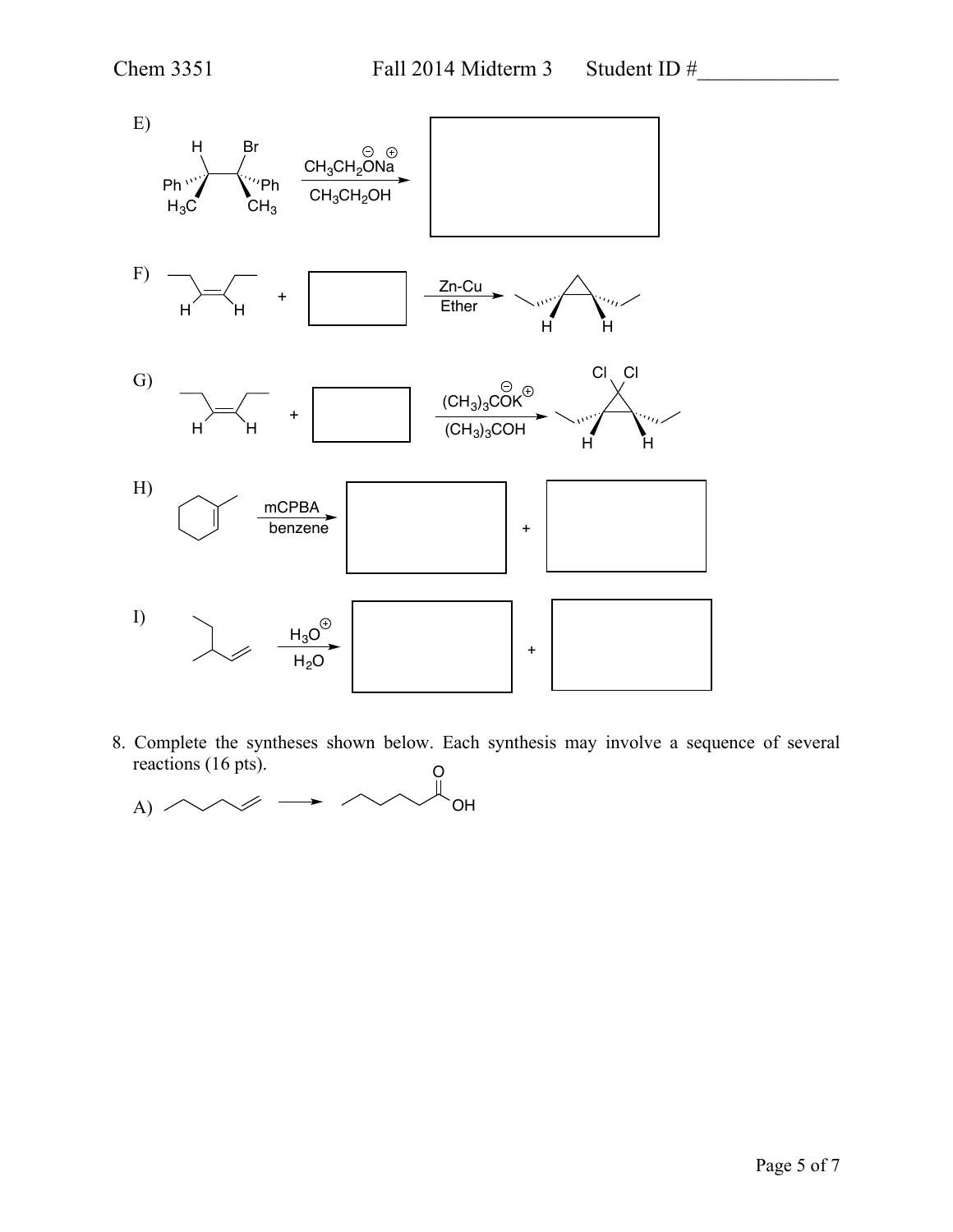

7. Provide the mechanisms for the following reactions. Show every intermediate and all the arrows required for each step of the reaction (20 pts).